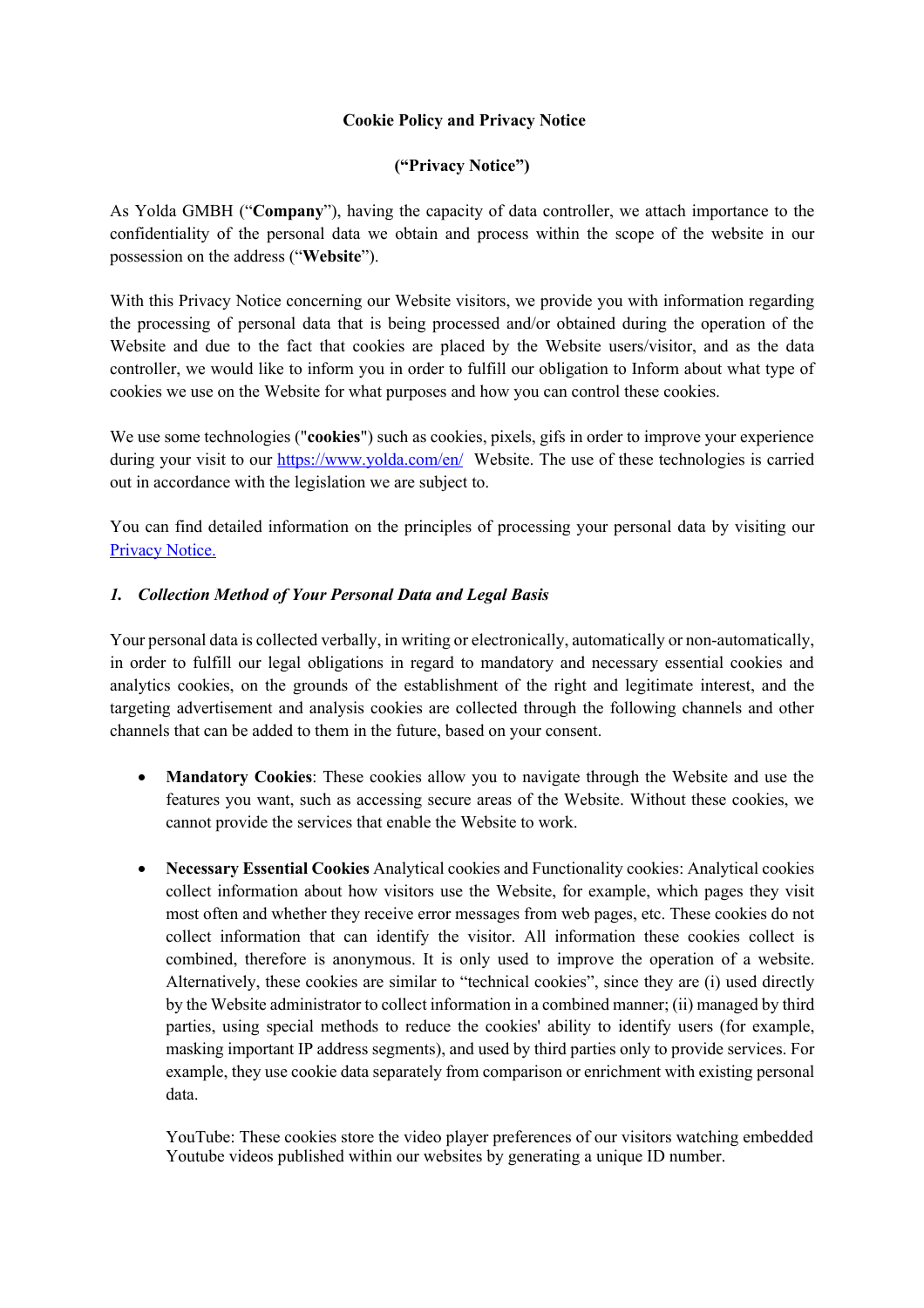• **Analytical Cookies**: We use analytical cookies when you visit our Website in order to analyze the Website and to analyze the reflected performance of the marketing activities of the Website. Your data is collected, and a user profile is created by using an identity cookie from this data on the basis of anonymization through the masking method. Your IP address is either not recorded at all or is anonymized immediately after being recorded as part of it.

Google Analytics: This cookie is used by the Google Analytics service to distinguish pages by assigning a randomly and uniquely generated number as the page identifier. It is included in every page request on the Website and is used to calculate visitor and session data for that page for Website analytics reports.

• **3. Performance, Personalization, Targeting, Advertising, and Marketing Cookies:** The following tools are used for this activity:

Facebook: These cookies enable the collection of information about your use of social media. For example, cookies can be used to create personalized advertisements

| Provider         | Name Of The Cookie | Type Of Cookie | Control of    | Retention |
|------------------|--------------------|----------------|---------------|-----------|
|                  |                    |                | cookies       | Time      |
|                  |                    |                | Accept/reject |           |
| Google           | <b>HSID</b>        | Mandatory      | via Cookie    | 2 years   |
|                  |                    |                | Settings      |           |
|                  |                    |                | Accept/reject |           |
| Google           | <b>SID</b>         | Mandatory      | via Cookie    | 2 years   |
|                  |                    |                | Settings      |           |
|                  |                    |                | Accept/reject |           |
| Hotjar           | OptanonConsent     | Mandatory      | via Cookie    | 1 year    |
|                  |                    |                | Settings      |           |
| .doubleclick.net |                    | Analytical     | Accept/reject |           |
|                  | <b>DSID</b>        | Cookies        | via Cookie    | 10 days   |
|                  |                    |                | Settings      |           |
|                  |                    | Analytical     | Accept/reject |           |
| Facebook         | wd                 | Cookies        | via Cookie    | 7 days    |
|                  |                    |                | Settings      |           |
|                  |                    | Analytical     | Accept/reject |           |
| Facebook         | dpr                | Cookies        | via Cookie    | 7 days    |
|                  |                    |                | Settings      |           |
| .gstatic.com     |                    | Analytical     | Accept/reject |           |
|                  | 1P JAR             | Cookies        | via Cookie    | 1 year    |
|                  |                    |                | Settings      |           |
|                  |                    | Analytical     | Accept/reject |           |
| Hotjar           | zlcmid             | Cookies        | via Cookie    | 1 year    |
|                  |                    |                | Settings      |           |

#### **Cookie Details**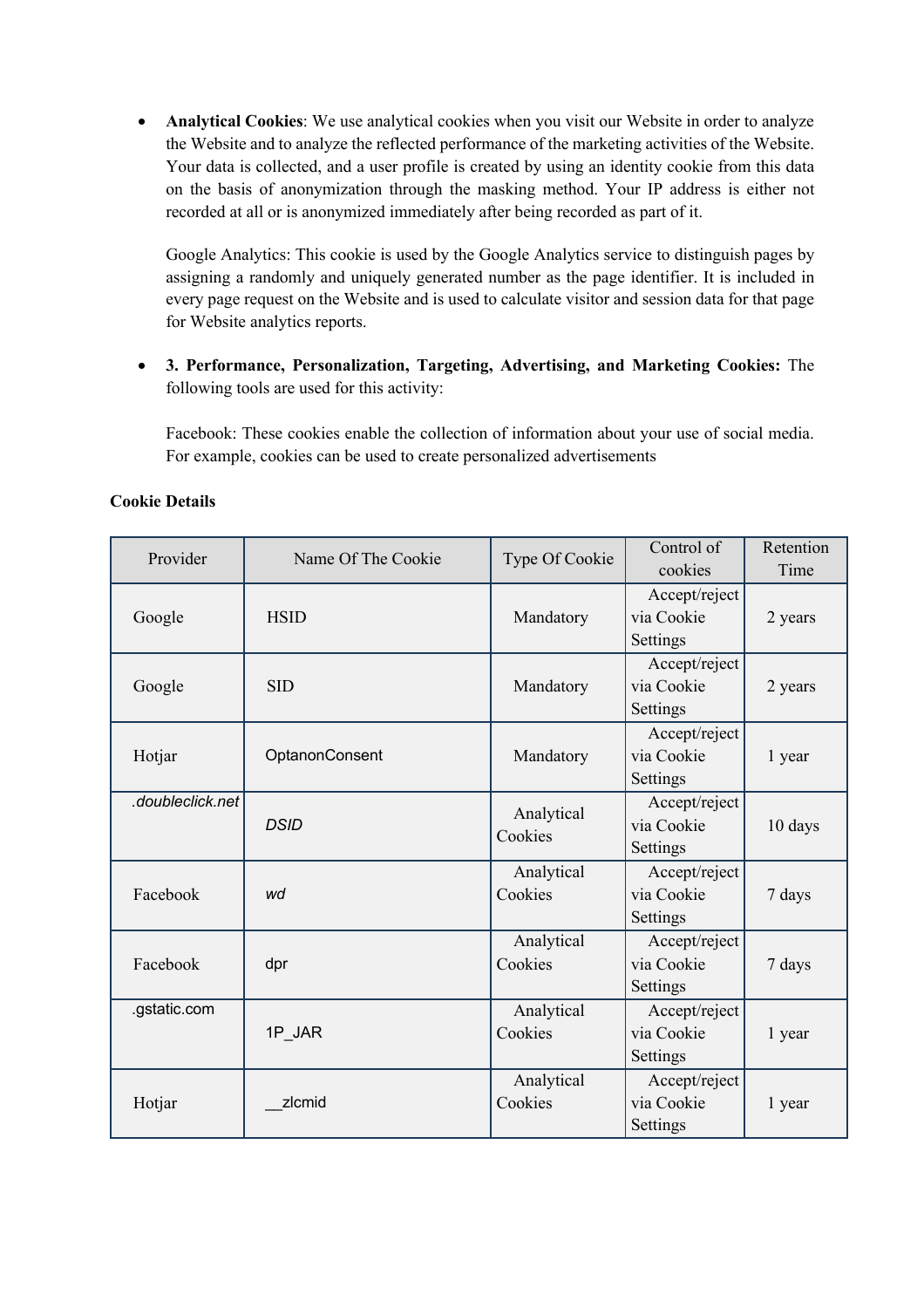| Hotjar   | <b>BEAMER_FIRST_VISIT</b><br>zeKLgqli17986 | Analytical<br>Cookies | Accept/reject<br>via Cookie<br>Settings | 1 year          |
|----------|--------------------------------------------|-----------------------|-----------------------------------------|-----------------|
| Hotjar   | _BEAMER_LAST_UPDATE<br>zeKLgqli17986       | Analytical<br>Cookies | Accept/reject<br>via Cookie<br>Settings | 1 year          |
| Hotjar   | BEAMER_USER_ID<br>zeKLgqli17986            | Analytical<br>Cookies | Accept/reject<br>via Cookie<br>Settings | 1 year          |
| Hotjar   | fbp                                        | Analytical<br>Cookies | Accept/reject<br>via Cookie<br>Settings | 1 year          |
| Hotjar   | _ga                                        | Analytical<br>Cookies | Accept/reject<br>via Cookie<br>Settings | 1 year          |
| Hotjar   | $\_$ hjid                                  | Analytical<br>Cookies | Accept/reject<br>via Cookie<br>Settings | 1 year          |
| Hotjar   | hjSession_1771736                          | Analytical<br>Cookies | Accept/reject<br>via Cookie<br>Settings | 1 year          |
| Hotjar   | scid                                       | Analytical<br>Cookies | Accept/reject<br>via Cookie<br>Settings | 1 year          |
| Hotjar   | sctr                                       | Analytical<br>Cookies | Accept/reject<br>via Cookie<br>Settings | 1 year          |
| Hotjar   | uetvid                                     | Analytical<br>Cookies | Accept/reject<br>via Cookie<br>Settings | 1 year          |
| Hotjar   | ajs_anonymous_id                           | Analytical<br>Cookies | Accept/reject<br>via Cookie<br>Settings | 1 year          |
| Hotjar   | ajs_user_id                                | Analytical<br>Cookies | Accept/reject<br>via Cookie<br>Settings | 1 year          |
| Linkedin | s_tslv                                     | Analytical<br>Cookies | Accept/reject<br>via Cookie<br>Settings | 6 months        |
| Linkedin | s_ips                                      | Analytical<br>Cookies | Accept/reject<br>via Cookie<br>Settings | Session<br>time |
| Linkedin | gpv_pn                                     | Analytical<br>Cookies | Accept/reject<br>via Cookie<br>Settings | 6 months        |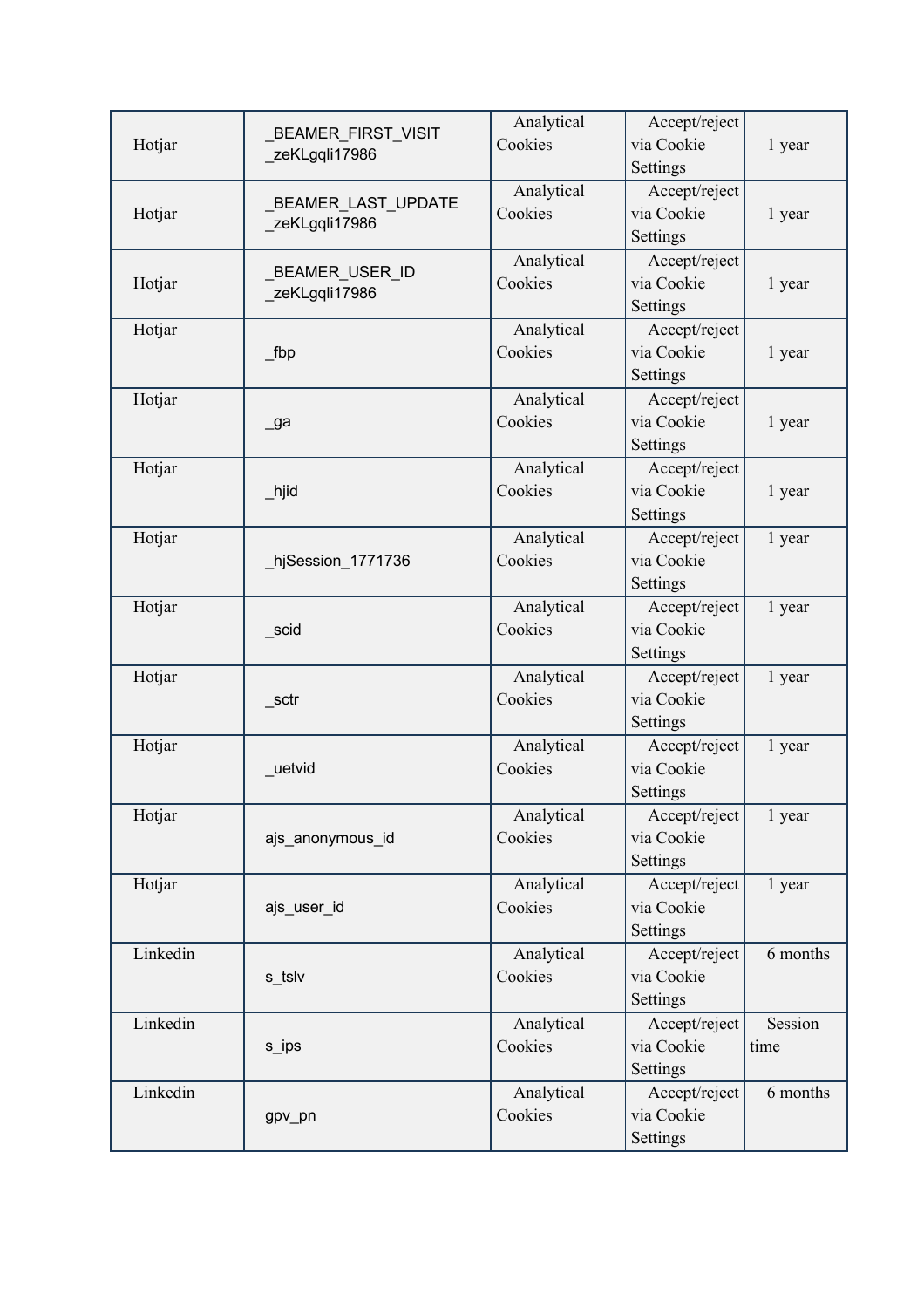| Linkedin        |                             | Analytical            | Accept/reject | Session   |
|-----------------|-----------------------------|-----------------------|---------------|-----------|
|                 | S_CC                        | Cookies               | via Cookie    | time      |
|                 |                             |                       | Settings      |           |
| Linkedin        |                             | Analytical            | Accept/reject | Session   |
|                 | s_plt                       | Cookies               | via Cookie    | time      |
|                 |                             |                       | Settings      |           |
| Linkedin        |                             | Analytical            | Accept/reject | Session   |
|                 |                             | Cookies               | via Cookie    | time      |
|                 | s_ppv                       |                       | Settings      |           |
| Linkedin        |                             |                       |               | Session   |
|                 |                             | Analytical            | Accept/reject |           |
|                 | $s$ _tp                     | Cookies               | via Cookie    | time      |
|                 |                             |                       | Settings      |           |
| Yolda.com       |                             | Analytical            | Accept/reject | Session   |
|                 | hssrc                       | Cookies               | via Cookie    | time      |
|                 |                             |                       | Settings      |           |
| Yolda.com       |                             | Analytical            | Accept/reject | 1 year    |
|                 | hstc                        | Cookies               | via Cookie    |           |
|                 |                             |                       | Settings      |           |
| Yolda.com       |                             | Analytical            | Accept/reject | 2 years   |
|                 | _ga                         | Cookies               | via Cookie    |           |
|                 |                             |                       | Settings      |           |
| Yolda.com       |                             | Analytical            | Accept/reject | 24 hours  |
|                 | $\_$ gid                    | Cookies               | via Cookie    |           |
|                 |                             |                       | Settings      |           |
| Yolda.com       |                             | Analytical            | Accept/reject | 24 hours  |
|                 | hjAbsoluteSessionInProgress | Cookies               | via Cookie    |           |
|                 |                             |                       | Settings      |           |
| Yolda.com       |                             | Analytical            | Accept/reject | 24 hours  |
|                 | hjIncludedInSessionSample   | Cookies               | via Cookie    |           |
|                 |                             |                       | Settings      |           |
| Yolda.com       |                             | Analytical            | Accept/reject | 1 year    |
|                 | hjSession_1771736           | Cookies               | via Cookie    |           |
|                 |                             |                       | Settings      |           |
| Yolda.com       |                             | Analytical            | Accept/reject | 1 year    |
|                 | hjSessionUser_1771736       | Cookies               | via Cookie    |           |
|                 |                             |                       | Settings      |           |
| Yolda.com       |                             |                       |               | 13 months |
|                 |                             | Analytical<br>Cookies | Accept/reject |           |
|                 | hubspotutk                  |                       | via Cookie    |           |
|                 |                             |                       | Settings      |           |
| Yolda.com       | mp 790861e521d2f476448490   | Analytical            | Accept/reject | 13 months |
|                 | fd5a854cd8_mixpanel         | Cookies               | via Cookie    |           |
|                 |                             |                       | Settings      |           |
| doubleclick.net |                             | 3rd party             | Accept/reject | 1 year    |
|                 | <b>IDE</b>                  | cookies               | via Cookie    |           |
|                 |                             |                       | Settings      |           |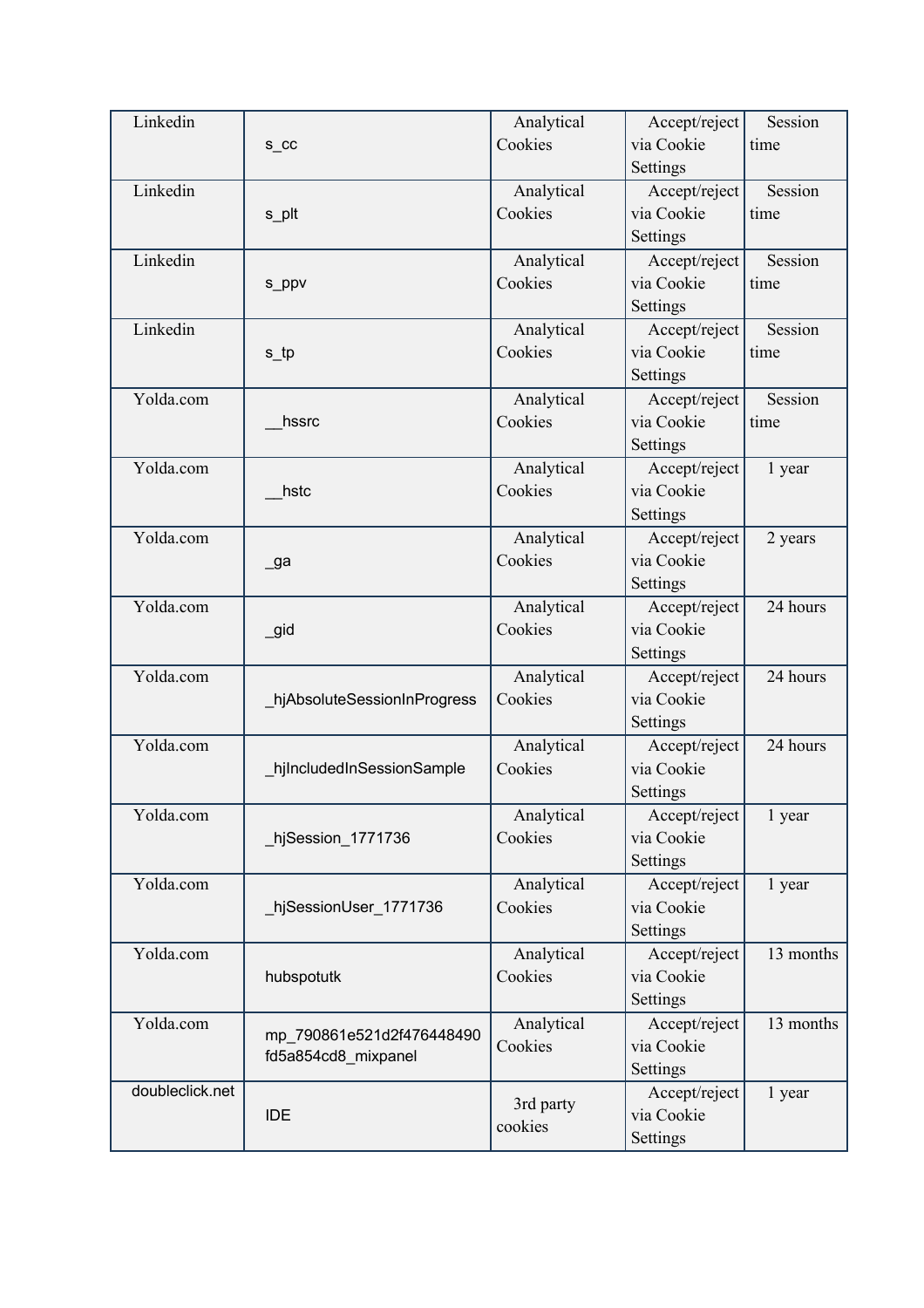| Facebook | datr                    | 3rd party<br>cookies | Accept/reject<br>via Cookie | 1 year   |
|----------|-------------------------|----------------------|-----------------------------|----------|
| Facebook |                         |                      | Settings                    | 3 months |
|          | fr                      | 3rd party<br>cookies | Accept/reject<br>via Cookie |          |
|          |                         |                      | Settings                    |          |
|          |                         |                      |                             | 7days    |
| Google   | 1P_JAR                  | 3rd party<br>cookies | Accept/reject<br>via Cookie |          |
|          |                         |                      | Settings                    |          |
| Google   |                         | 3rd party            | Accept/reject               | 1 year   |
|          | <b>APISID</b>           | cookies              | via Cookie                  |          |
|          |                         |                      | Settings                    |          |
| Google   |                         | 3rd party            | Accept/reject               | 6 months |
|          | <b>NID</b>              | cookies              | via Cookie                  |          |
|          |                         |                      | Settings                    |          |
| Google   |                         | 3rd party            | Accept/reject               | 2 years  |
|          | <b>SAPISID</b>          | cookies              | via Cookie                  |          |
|          |                         |                      | Settings                    |          |
| Google   |                         | 3rd party            | Accept/reject               | 2 years  |
|          | <b>SSID</b>             | cookies              | via Cookie                  |          |
|          |                         |                      | Settings                    |          |
| Google   |                         | 3rd party            | Accept/reject               | 2 years  |
|          | Secure-3PAPISID         | cookies              | via Cookie                  |          |
|          |                         |                      | Settings                    |          |
| Google   |                         | 3rd party            | Accept/reject               | 2 years  |
|          | Secure-3PSID            | cookies              | via Cookie                  |          |
|          |                         |                      | Settings                    |          |
| Google   |                         | 3rd party            | Accept/reject               | 20 days  |
|          | <b>OTZ</b>              | cookies              | via Cookie                  |          |
|          |                         |                      | Settings                    |          |
| Hotjar   |                         | 3rd party            | Accept/reject               | 5 days   |
|          | _gcl_au                 | cookies              | via Cookie                  |          |
|          |                         |                      | Settings                    |          |
| Hotjar   |                         | 3rd party            | Accept/reject               | 1 year   |
|          | _hjKB                   | cookies              | via Cookie                  |          |
|          |                         |                      | Settings                    |          |
| Linkedin |                         | 3rd party            | Accept/reject               | 3 months |
|          | _gcl_au                 | cookies              | via Cookie                  |          |
|          |                         |                      | Settings                    |          |
| Linkedin | AMCV_14215E3D5995C57C0A | 3rd party            | Accept/reject               | Session  |
|          | 495C55%40AdobeOrg       | cookies              | via Cookie                  | time     |
|          |                         |                      | Settings                    |          |
| Linkedin |                         | 3rd party            | Accept/reject               | 1 month  |
|          | UserMatchHistory        | cookies              | via Cookie                  |          |
|          |                         |                      | Settings                    |          |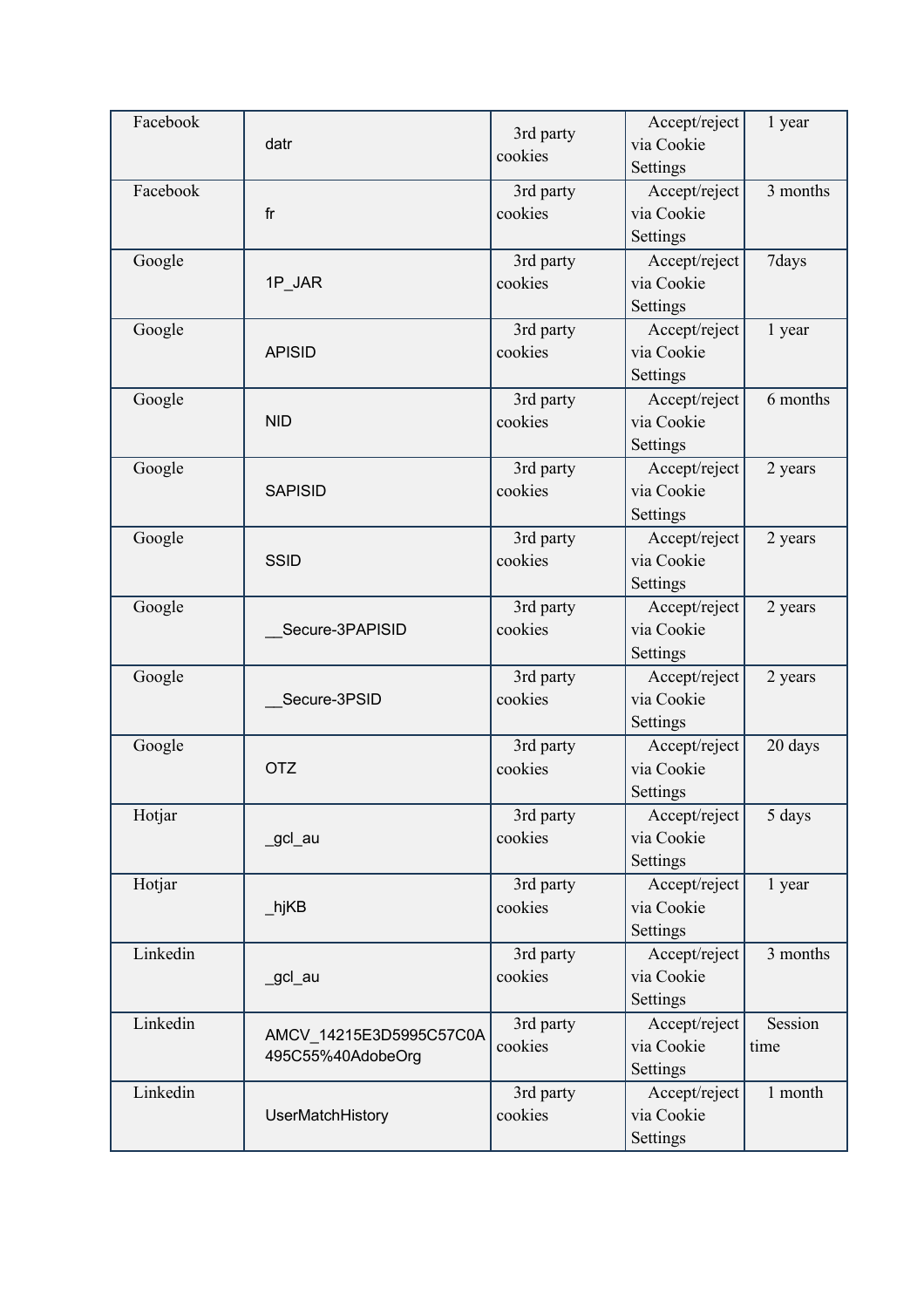| Linkedin  | AMCV 14215E3D5995C57C | 3rd party                | Accept/reject | 6 months |
|-----------|-----------------------|--------------------------|---------------|----------|
|           | 0A495C55%40AdobeOrg   | cookies                  | via Cookie    |          |
|           |                       |                          | Settings      |          |
| Yolda.com |                       | 3rd party                | Accept/reject | 3 months |
|           | fbp                   | cookies                  | via Cookie    |          |
|           |                       |                          | Settings      |          |
| Yolda.com |                       | 3rd party                | Accept/reject | 3 months |
|           | gat_UA-163823803-2    | cookies                  | via Cookie    |          |
|           |                       |                          | Settings      |          |
| Yolda.com |                       | 3rd party                | Accept/reject | 3 months |
|           | _gcl_au               | cookies                  | via Cookie    |          |
|           |                       |                          | Settings      |          |
| Linkedin  |                       | Necessary                | Accept/reject | Session  |
|           | lang                  | <b>Essential Cookies</b> | via Cookie    | time     |
|           |                       |                          | Settings      |          |
| Google    |                       | Necessary                | Accept/reject | 1 year   |
|           | Secure-3PSIDCC        | <b>Essential Cookies</b> | via Cookie    |          |
|           |                       |                          | Settings      |          |
| Google    |                       | Necessary                | Accept/reject | 6 months |
|           | SEARCH_SAMESITE       | <b>Essential Cookies</b> | via Cookie    |          |
|           |                       |                          | Settings      |          |
| Google    |                       | Necessary                | Accept/reject | 2 years  |
|           | <b>SIDCC</b>          | <b>Essential Cookies</b> | via Cookie    |          |
|           |                       |                          | Settings      |          |
| Google    |                       | Necessary                | Accept/reject | 1 year   |
|           | Secure-1PAPISID       | <b>Essential Cookies</b> | via Cookie    |          |
|           |                       |                          | Settings      |          |
| Google    |                       | Necessary                | Accept/reject | 1 year   |
|           | Secure-1PSID          | <b>Essential Cookies</b> | via Cookie    |          |
|           |                       |                          | Settings      |          |
| Hotjar    |                       | Necessary                | Accept/reject | 24 hours |
|           | _gid                  | <b>Essential Cookies</b> | via Cookie    |          |
|           |                       |                          | Settings      |          |
| Hubspot   | csrf.app              | Necessary                | Accept/reject | 1 year   |
|           |                       | <b>Essential Cookies</b> | via Cookie    |          |
|           |                       |                          | Settings      |          |
| Hubspot   | hubspotapi-csrf       | Necessary                | Accept/reject | 1 year   |
|           |                       | <b>Essential Cookies</b> | via Cookie    |          |
|           |                       |                          | Settings      |          |
| Hubspot   | hs_opt_out            | Necessary                | Accept/reject | 1 year   |
|           |                       | <b>Essential Cookies</b> | via Cookie    |          |
|           |                       |                          | Settings      |          |
| Hubspot   |                       | Necessary                | Accept/reject | 24 hours |
|           | cf_bm                 | <b>Essential Cookies</b> | via Cookie    |          |
|           |                       |                          | Settings      |          |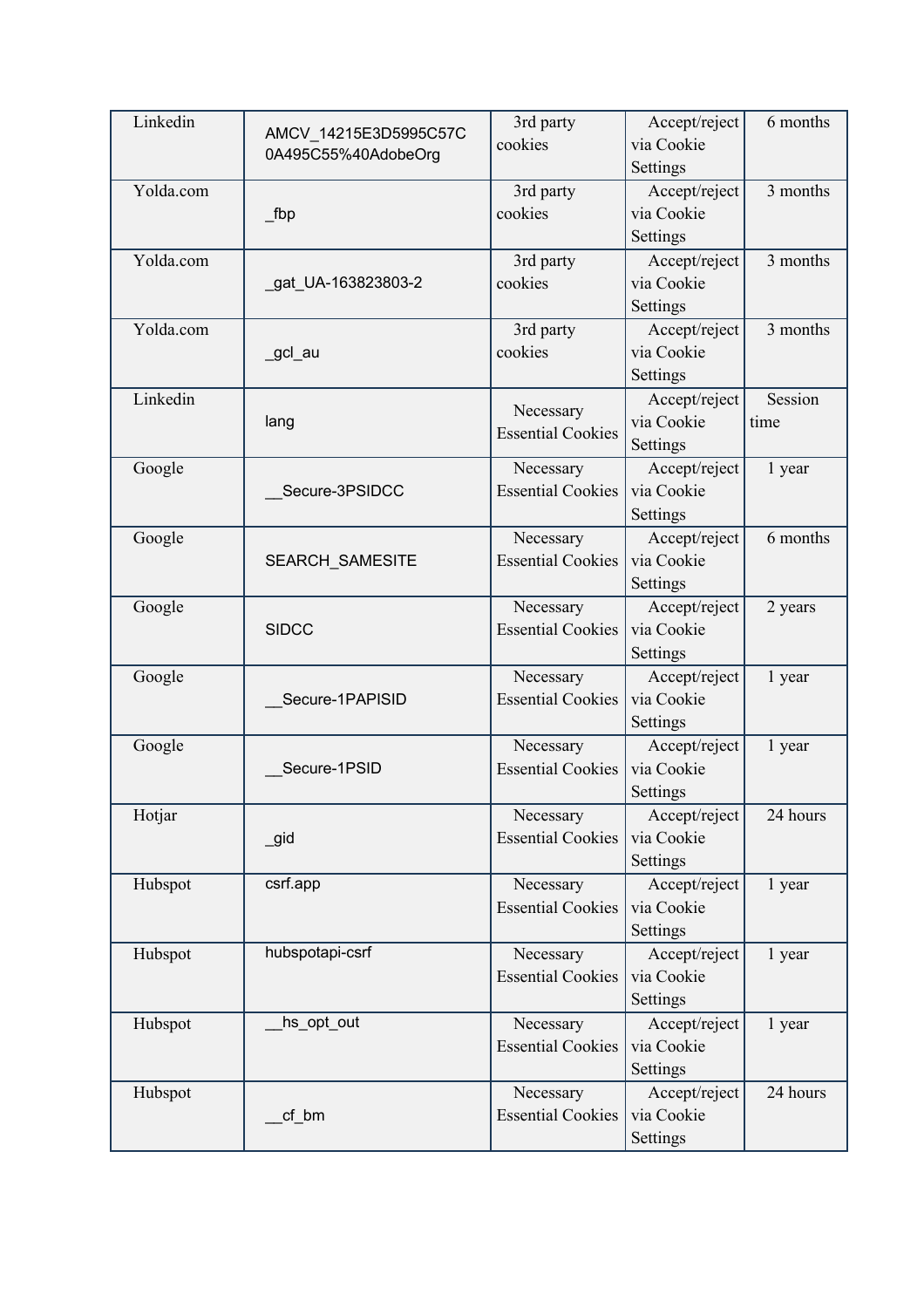| Hubspot  |                      | Necessary                | Accept/reject | 1 year   |
|----------|----------------------|--------------------------|---------------|----------|
|          | cf clearance         | <b>Essential Cookies</b> | via Cookie    |          |
|          |                      |                          | Settings      |          |
| Linkedin |                      | Necessary                | Accept/reject | 1 months |
|          | aam_uuid             | <b>Essential Cookies</b> | via Cookie    |          |
|          |                      |                          | Settings      |          |
| Linkedin | AnalyticsSyncHistory | Necessary                | Accept/reject | 1 months |
|          |                      | <b>Essential Cookies</b> | via Cookie    |          |
|          |                      |                          | Settings      |          |
| Linkedin | bcookie              | Necessary                | Accept/reject | 2 years  |
|          |                      | <b>Essential Cookies</b> | via Cookie    |          |
|          |                      |                          | Settings      |          |
| Linkedin | lang                 | Necessary                | Accept/reject | Session  |
|          |                      | <b>Essential Cookies</b> | via Cookie    | time     |
|          |                      |                          | Settings      |          |
| Linkedin | li_sugr              | Necessary                | Accept/reject | 3 months |
|          |                      | <b>Essential Cookies</b> | via Cookie    |          |
|          |                      |                          | Settings      |          |
| Linkedin | lidc                 | Necessary                | Accept/reject | 24 hours |
|          |                      | <b>Essential Cookies</b> | via Cookie    |          |
|          |                      |                          | Settings      |          |
| Linkedin | s_pltp               | Necessary                | Accept/reject | Session  |
|          |                      | <b>Essential Cookies</b> | via Cookie    | time     |
|          |                      |                          | Settings      |          |
| Linkedin | aam uuid             | Necessary                | Accept/reject | 1 month  |
|          |                      | <b>Essential Cookies</b> | via Cookie    |          |
|          |                      |                          | Settings      |          |

# *2. Purposes of Processing of Your Personal Data*

Your personal data is processed and retained by the Company, within the framework of the processing conditions regulated in Article 5/2 of the Law; **(i)** for technical reasons such as the information sent to our internet server every time your internet browser accesses our Website *(such as access date, time, URL of the linking website, files accessed, data volume transferred, browser type v-version, operating system, and IP address)*, **(ii)** in order to ensure the functionality of the Website, and **(iii)** to rectify errors and clarify security events.

# *3. Transfer of Your Personal Data to Third Parties and/or Abroad*

Your personal data can be transferred, in line with the purposes specified in the section titled "Purposes of Processing of Your Personal Data" of this Privacy Notice, by taking necessary technical measures, to **(i)** the third parties from which support is received in fields such as retention, archiving, hosting (*server, hosting, program, cloud computing*) for the purpose of carrying out information security processes, **(ii)** the business partners we work on a project basis in order to conduct and plan business activities, and; **(iii)** the companies from which we receive Analytical services and **(iv)** to the legal authorities upon request.